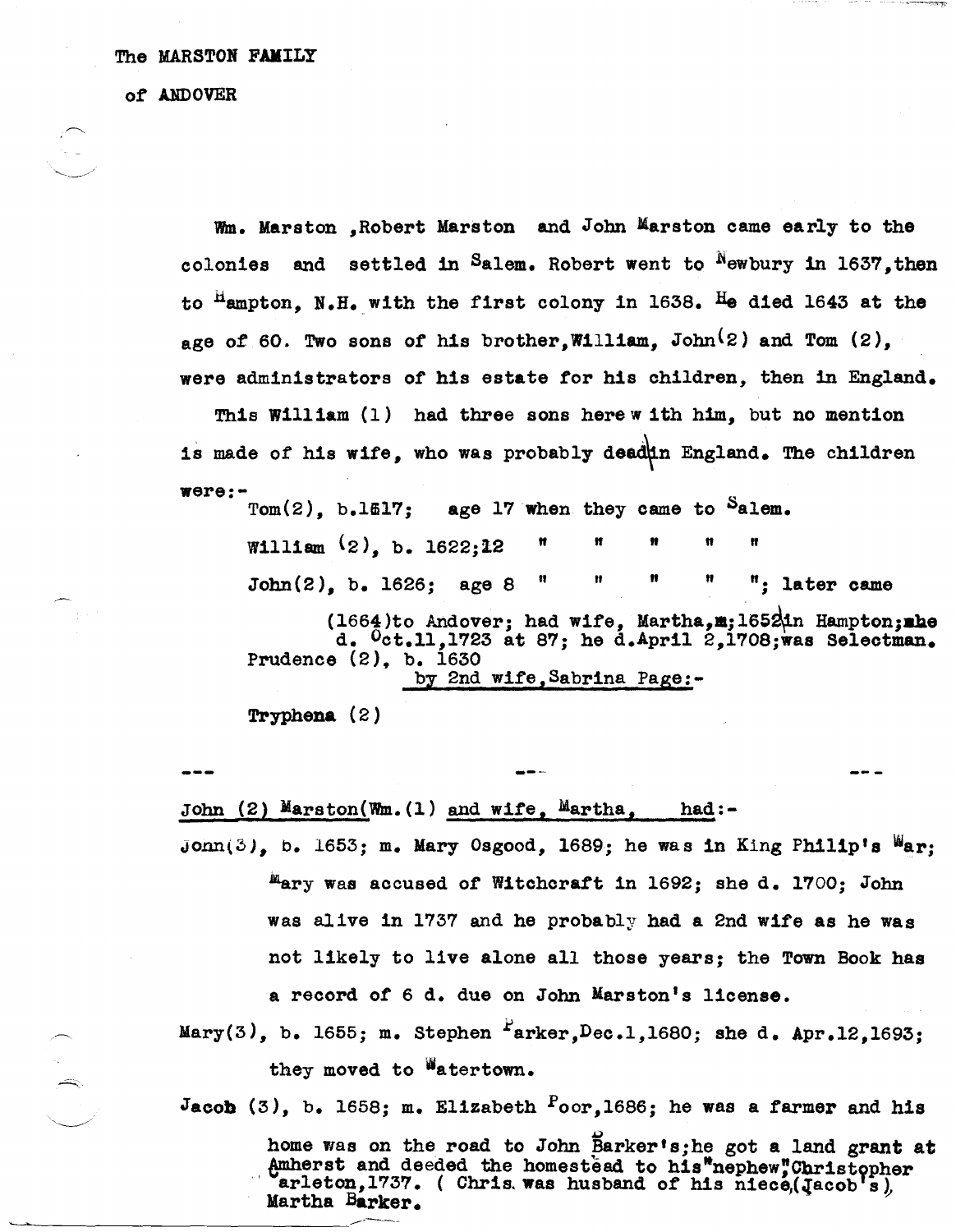-~

Children of  $John(2)$ Marston and wife,  $H$ artha,  $($  cont.):-Sarah  $(3)$ , b. 1661; m. James Bridges, May 24, 1692. Joseph<sup>(3)</sup>, b.1663; m. Martha; had no children; he was a farmer; he d. 1738 at 74; she sold to John Hibbard of <sup>m</sup>ethuen and went to Windham, N.H. In 1745, John owed her money and Moody Bridges a son or grand-son *ot /*  her brother-in-law tried to collect it for her.  $\texttt{Hamah}(3)$ , b.1667; Feb.16; m. Ben Barker, Jan.2, 1688. Martha  $(3)$ , b.1669.  $B$ ethia (3), b.July 7,1671; m. Joseph West. Ephraim $(3)$ , b.  $^{\text{M}}$ arch 14,1674;1eft estate to relatives, when he d. 1706. Joseph (3) bought them all out in 1711. Ben(3), b. 1677; d.y. Martha (3), 2nd., b.Jan.28, 167g. John(3) Marston(John<sup>(2)</sup> Wm.(1) and wife, Mary Osgood,had:- $\texttt{Mary(4)}$ , b.  $\texttt{\_690}.$ 

Hannah (4), b. 1692; d. 1703.

John(a), b. 1693;d. 1694.

John(4) 2nd., b.1694jd.1699.

 $J_{\text{acob}}(3)$  Marston(John<sup>(2)Wm.</sup>(1) and wife, Elizabeth  $l$ oor, had:-Elizabeth<sup>(4)</sup>, b. 1687; m. Edmund Faulkner.  $Jacob(4)$ , b.  $1688; d.y.$ Mary(4). b. 1690( this may be dau. *ot* John and Mary, above.) Mary (4), 2nd., b. 1692; m. Ben Akers.  $\curvearrowright$  Jacob(4) 2nd., b. 1693; m.  $^{\text{M}}$ ary <sup>B</sup>rown of <sup>N</sup>ewbury, 1718/. Martha  $(4)$ , b. 1695; unm. 1724.  $S<sub>arah</sub> (4), b. 1696;$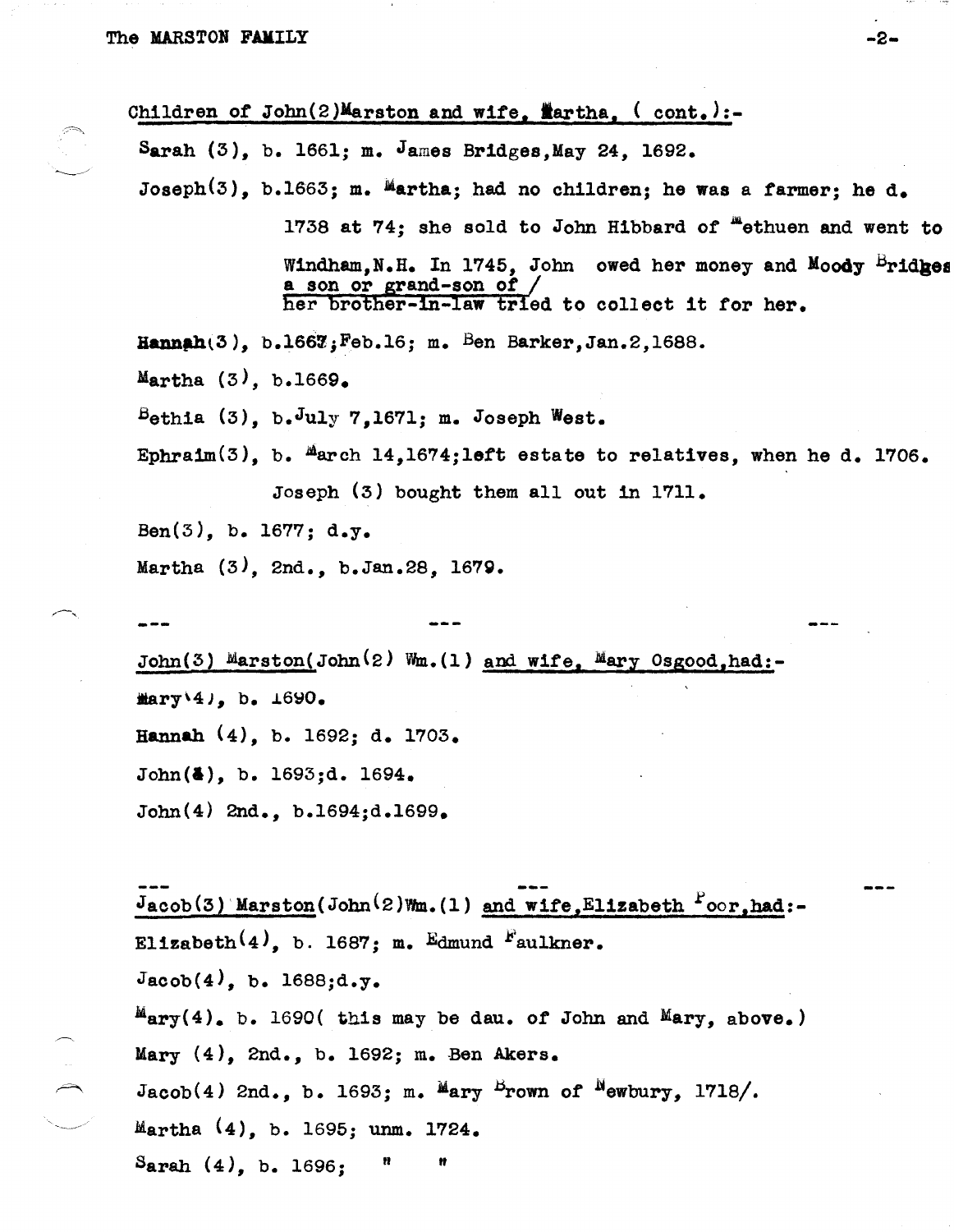## Children of Jacob  $(3)$  Marston and wife, Elizabeth Poor, (cont.):-

 $u$ aniel $(4)$ , b.  $1698; a. 1708$ .

John (4), b. 1700; d.

Sons b. 1703 and 1705; both d.y.

Only 2 of this family had descendants named Marston-John $(3)$  and  $\sqrt{2}$ (3) and Jacob had only 1 son, acob(4), who recieved  $1/2$  the homestead, and was to pay legacies to his sisters-Elizabeth  $F$ aulkner and  $M$ ary Akers. **Martha and Sarah Marston, 1724.** He moved to "ethuen and bought the Israel Herrick place, 1753.

 $Jacob(4)$ <sup>d</sup>arston( $Jacob(3)Jn.$ (2)Wm.(1) and wife. Mary Brown, had:-Jonn(5), b. 1720; m. Mary Foor in Anuover; he was a shoemaker and Town officer; also kept a tavern; held  $1/2$  interest in Marston's to  $"$ ethuen in 1753:/ ferry, and owned it outright in 1762; he d. 1800 at 79; sne d. 1807 at 84.

 $v_{\text{acob}}(5)$ , b. 1724; was at seige of Louisburg, brought home sick, to Boston; d. 1746.

 $Ben(5)$ , b. 1735; moved to Methuen, 1753; m. Elizabeth Chandler; he was at  $-x$ ington 1775 with Maj. Sam Bodwell and his son, Jack $(6)$  was in the same Company; in 1766 they went to Sutton, N.H.; he and wife and daughter, Elizabeth d. in Sutton , 1776 and were the  $star$ first to be buried there.

Mary (5), b.1722;d.1723.

,/---,

 $\frac{1}{2}$ 

 $\overline{\text{Mary}}(5)$  2nd., b. 1726; probably m. John Symonds of <sup>H</sup>averhill,1757.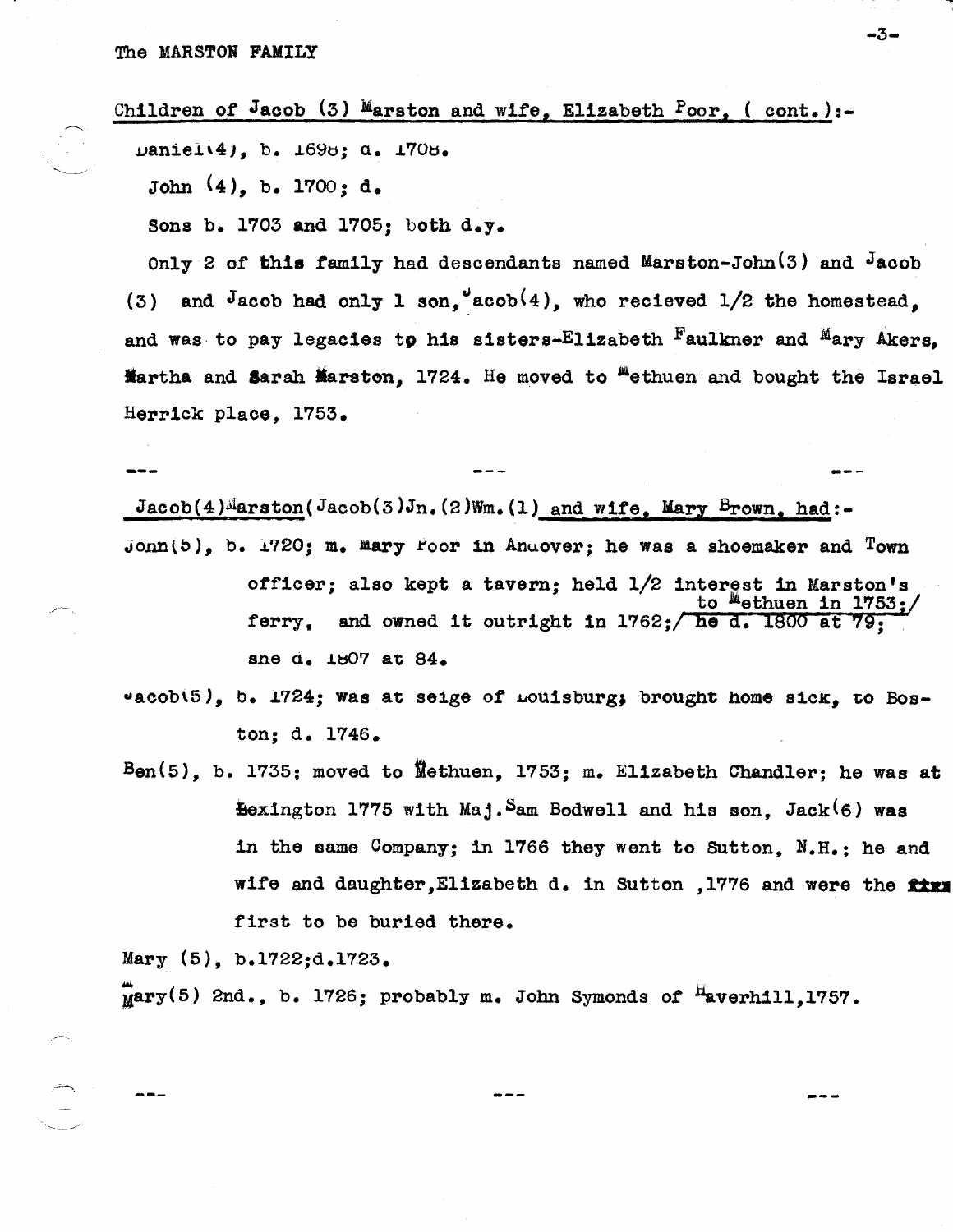John (5) Marston(Jacob(4-3) John(2) Wm. (1) and wife, Mary Poor, had:-Hannah (6<sup>1</sup>, b. 1747; m. Ebenezer Webster of Haverhill.

 $John(6)$ , b. 1749; m. Olive Sargent of <sup>M</sup>ethuen; founded the 1st Military Co. there; d. Feb.8. 1795; buried in Methuen. Old Yard.

Samuel(6), b. 1751; m. Eunice Runnels of Boxford, 1779; she was b.1761; moved to East Andover,  $\overline{M}$ e., 1794 and bought a farm from Thomas  $P_{\text{OOP}_\bullet}$ Mary (6), b. 1753; m. Abraham Russell of Bethel, Maine.

reter(6), b. in Methuen, 1755; m. Mary Unickering of Andover, 1778; he was a blacksmith and farmer; lived three miles from "arston' ferry.

 $\text{Ben}(5)$  Marston( $\text{4acoh}(4-3)$  John(2)Wm.(1) and wife, Elizabeth Chandler.had:-Jacob(6), b. in Methuen, 1758; served in the Revolution, 1775; went to

Sutton, N.H., 1776 and took care of his father's family, after rather, mother and sister Elizabeth died; he m. twice and had/ 12children.

Elizabeth $(6)$ , b. 1760; d. 1776 at Sutton.

Thomas(6), b. 1762; went to Sutton, Vt., Canada and disappeared. Asa  $(6)$ , b. 1766; went to "arlow; d. at 96; had 3 ch. Phabe (6), b. 1766.

Isaac $(6)$ , b. 1769; lived in Sutton, N.H.:m. Hannah Messer.

(Poor Jacob (6) always had a hard time. Two of his 12 children had spotted fever. He owned two lots at the foot of Mt. Kearsarge, and gave one to Peter Cheney, because he was so lonesome he wanted a neighbor; he was a good farmer.

-4-